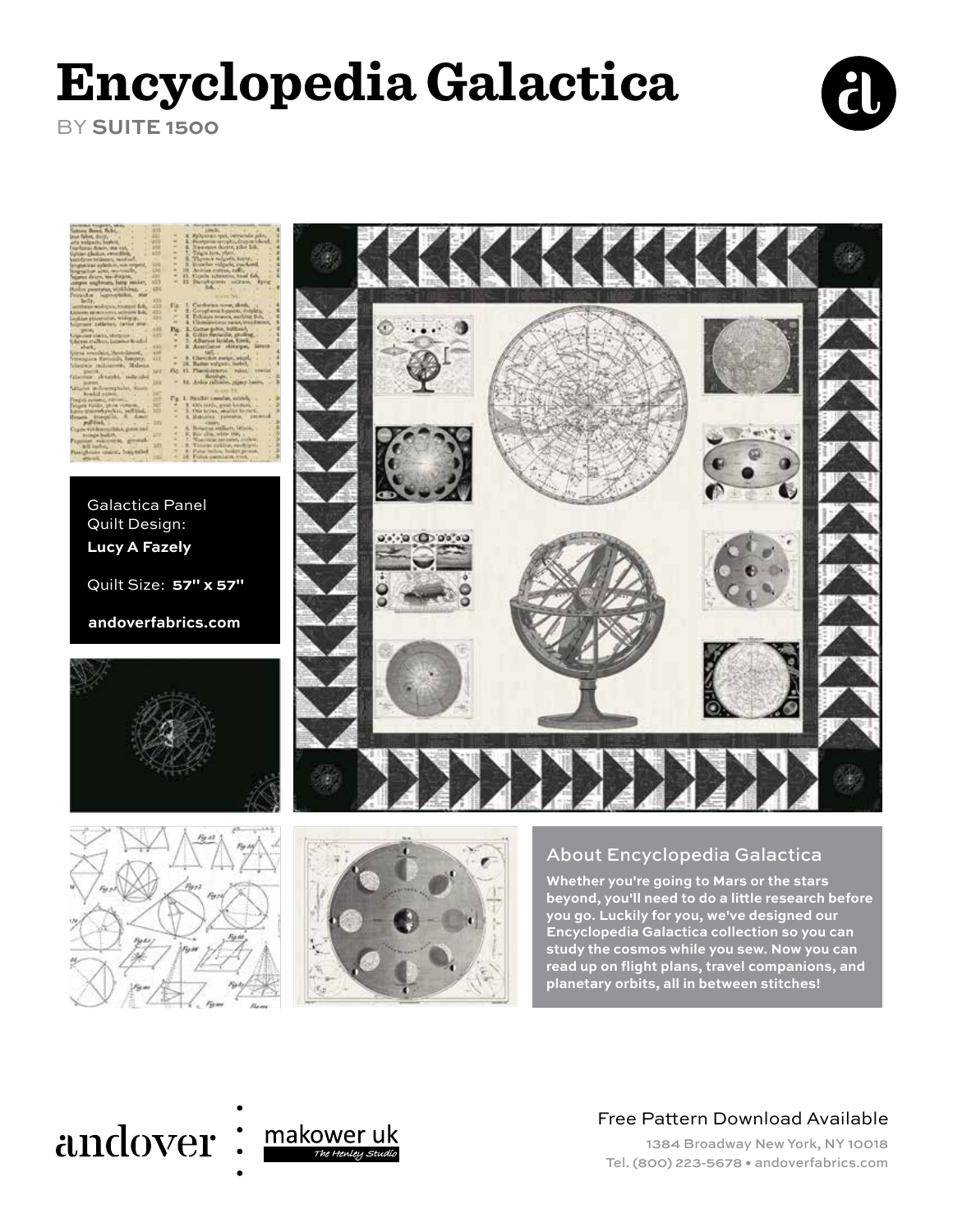# **Galactica Panel**

Featuring Andover Fabrics new Collections: Encyclopedia Galactica by Suite 1500 Quilt designed by Lucy A. Fazely

Quilt finished 72" x 89 ½"

#### **Fabric Requirements**

|                        |                                  | Yardage                     | Fabric   |
|------------------------|----------------------------------|-----------------------------|----------|
| <b>Fabric A</b> center |                                  | 1 panel                     | 8338-L   |
| Fabric B center        |                                  | 1 panel                     | 8339-L   |
| Fabric C borders       |                                  | $\frac{1}{2}$ yard          | 8341-MSK |
| Fabric D blocks        |                                  | $1\frac{1}{8}$ yards        | 8340-MSK |
| <b>Fabric E</b> blocks |                                  | $1\frac{1}{8}$ yards        | 8341-L   |
|                        | <b>Fabric F</b> corners, binding | $\frac{3}{4}$ yard          | 8359-MSK |
| <b>Backing</b>         |                                  | $3\frac{3}{4}$ yards 8359-L |          |
|                        |                                  |                             |          |

### **Cutting Directions**

### **Note: Read assembly directions before cutting**

**patches.** Borders are cut to exact length required plus ¼" seam allowance. WOF designates the width of fabric from selvedge to selvedge (approximately 42" wide).

| <b>Fabric A</b> | Fussy cut (1) 22 $\frac{1}{2}$ x 42 $\frac{1}{2}$ panel.                                                                                                    |
|-----------------|-------------------------------------------------------------------------------------------------------------------------------------------------------------|
| <b>Fabric B</b> | Fussy cut (2) 10 $\frac{1}{2}$ x 42 $\frac{1}{2}$ panels.                                                                                                   |
| <b>Fabric C</b> | Cut (2) $2\frac{1}{2}$ " x 42 $\frac{1}{2}$ " WOF strips.<br>Cut (2) $2\frac{1}{2}$ " x 46 $\frac{1}{2}$ " WOF strips.                                      |
| <b>Fabric D</b> | Cut (10) $3\frac{1}{2}$ " x WOF strips. Sub-cut<br>the strips into (60) $3\frac{1}{2}$ " x 6 $\frac{1}{2}$ "<br>strips.                                     |
| <b>Fabric E</b> | Cut (10) $3\frac{1}{2}$ " x WOF strips. Sub-cut<br>the strips into $(120)$ 3 $\frac{1}{2}$ " squares.                                                       |
| <b>Fabric F</b> | Cut (1) $6\frac{1}{2}$ " x WOF strip. Sub-cut<br>the strip into (4) 6 $\frac{1}{2}$ " squares.<br>Cut (6) $2\frac{1}{2}$ " x WOF strips for the<br>binding. |
| <b>Backing</b>  | $Cut(2)$ 65" x WOF strips. Sew the<br>strips together and trim to make<br>$(1)$ 65" x 65" backing.                                                          |

## **Making the Quilt**

#### **1. Block Assembly**

Sew (1) 10  $\frac{1}{2}$ " x 42  $\frac{1}{2}$ " Fabric B panel to each side of the  $22\frac{1}{2}$ " x 42 $\frac{1}{2}$ " Fabric A panel lengthwise to make (1) A-Block (Diagram 1).

| B | $\boldsymbol{\mathsf{A}}$ | B |
|---|---------------------------|---|
|   |                           |   |
|   |                           |   |
|   |                           |   |
|   |                           |   |

Diagram 1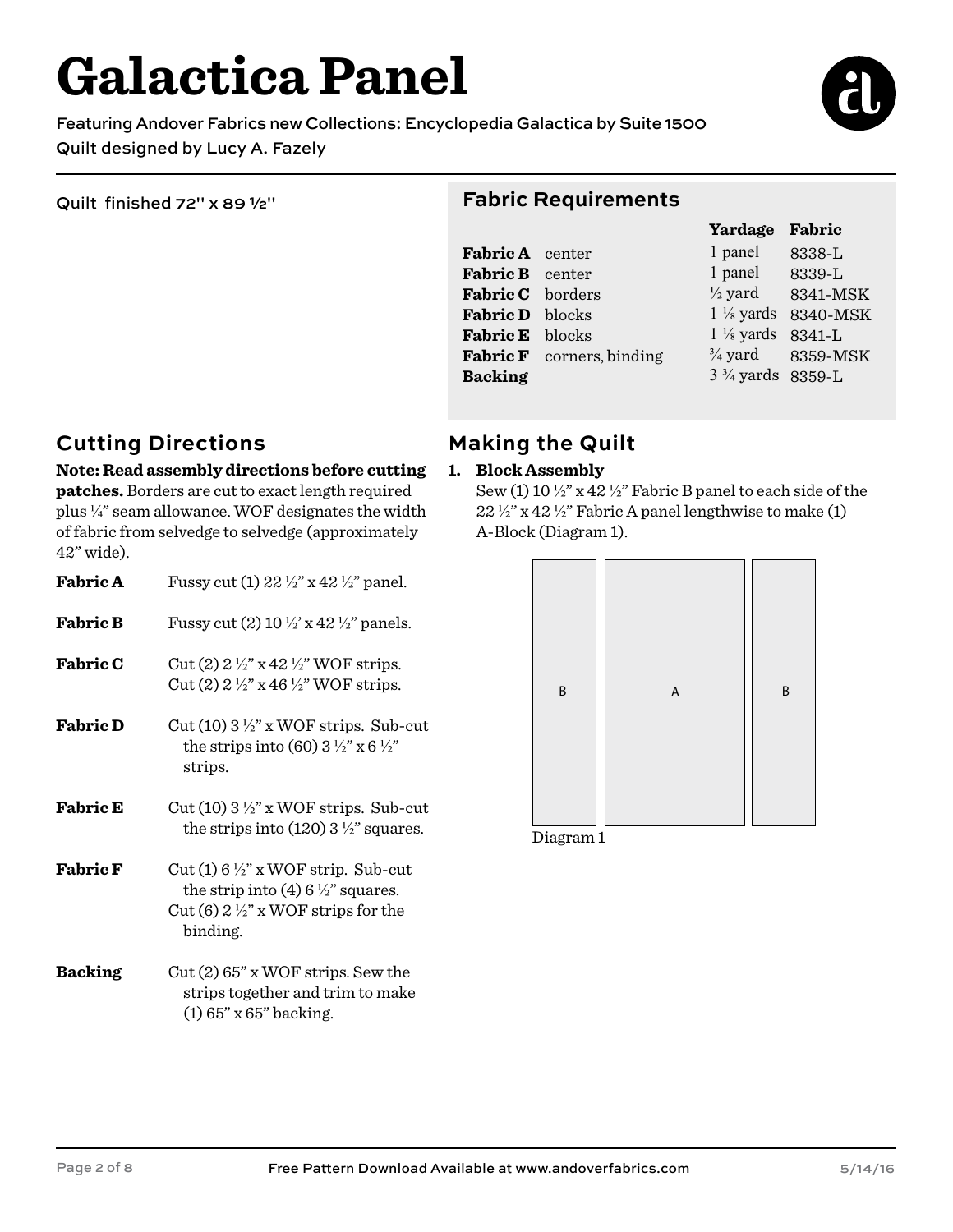# **Galactica Panel**

**2.** Sew (1) 2 ½" x 42 ½" Fabric C strip to each side of the A-Block. Sew  $(1)$  2  $\frac{1}{2}$ " x 46  $\frac{1}{2}$ " Fabric C strip to the top and to the bottom of the A-Block. Trim the block to measure 45 ½" x 45 ½" to make the Center Block (Diagram 2).



Diagram 2

**3.** Place (1) 3 ½" Fabric E square on the left side of (1)  $3\frac{1}{2}$ " x 6 $\frac{1}{2}$ " Fabric D strip, right sides together (Diagram 3). Sew across the diagonal of the square from the upper right corner to the lower left corner (Diagram 3). Flip open the triangle formed and press (Diagram 4). Trim away the excess fabric from behind the triangle, leaving a  $\frac{1}{4}$ " seam allowance.





Diagram 3 Diagram 4

- 
- **4.** Place another 3 ½" Fabric E square on the right side of the  $3\frac{1}{2}$ " x  $6\frac{1}{2}$ " Fabric D strip, right sides together (Diagram 5). Sew across the diagonal of the square from the upper left corner to the lower right corner (Diagram 5). Flip open the triangle formed and press (Diagram 6). Trim away the excess fabric from behind the triangle, leaving a  $\frac{1}{4}$ " seam allowance to make (1) Unit 1. *Follow Diafram 6 for fabric direction.*
- **5.** Repeat Steps 3-4 to make (15) Unit 1's total.



**6.** Repeat Steps 3-4 using (15) 3 ½" x 6 ½" Fabric D strips and (30)  $3\frac{1}{2}$ " Fabric E squares to make (15) Unit 2's. *Follow Diagram 7 for fabric direction.*

Unit 2 make 15



Unit 3 make 15

Diagram 7

- **7.** Repeat Steps 3-4 using (15) 3 ½" x 6 ½" Fabric D strips and  $(30)$  3 ½" Fabric E squares to make (15) Unit 3's. *Follow Diagram 8 for fabric direction.*
- **8.** Repeat Steps 3-4 using (15)  $3\frac{1}{2}$ " x 6  $\frac{1}{2}$ " Fabric D strips and (30) 3 ½" Fabric E squares to make (15) Unit 4's. *Follow Diagram 9 for fabric direction.*



Unit 4

Diagram 8

Diagram 9

#### **Quilt Top Assembly**

#### *(Refer to the Quilt Layout when assembling the quilt top.)*

- **9.** Sew (15) Unit 2's together, lengthwise, to make (1) strip. Sew the strip to the left side of the Center Block.
- **10.** Sew (15) Unit 1's together, lengthwise, to make (1) strip. Sew the strip to the right side of the Center Block.
- **11.** Sew (15) Unit 3's together, lengthwise, to make (1) strip. Sew  $(1) 6 \frac{1}{2}$ " Fabric F square to each end of the strip. Sew this strip to the top of the Center Block.
- **12.** Sew (15) Unit 4's together, lengthwise, to make (1) strip. Sew  $(1) 6 \frac{1}{2}$ " Fabric F square to each end of the strip. Sew this strip to the bottom of the Center Block to make the quilt top.

### **Finishing the Quilt**

**13.** Layer and quilt as desired.

- **14.** Sew the (6) Fabric F binding strips together, end to end with a 45-degree seams, to make the binding. Fold this long strip in half lengthwise with wrong sides together and press.
- **15.** Bind as desired.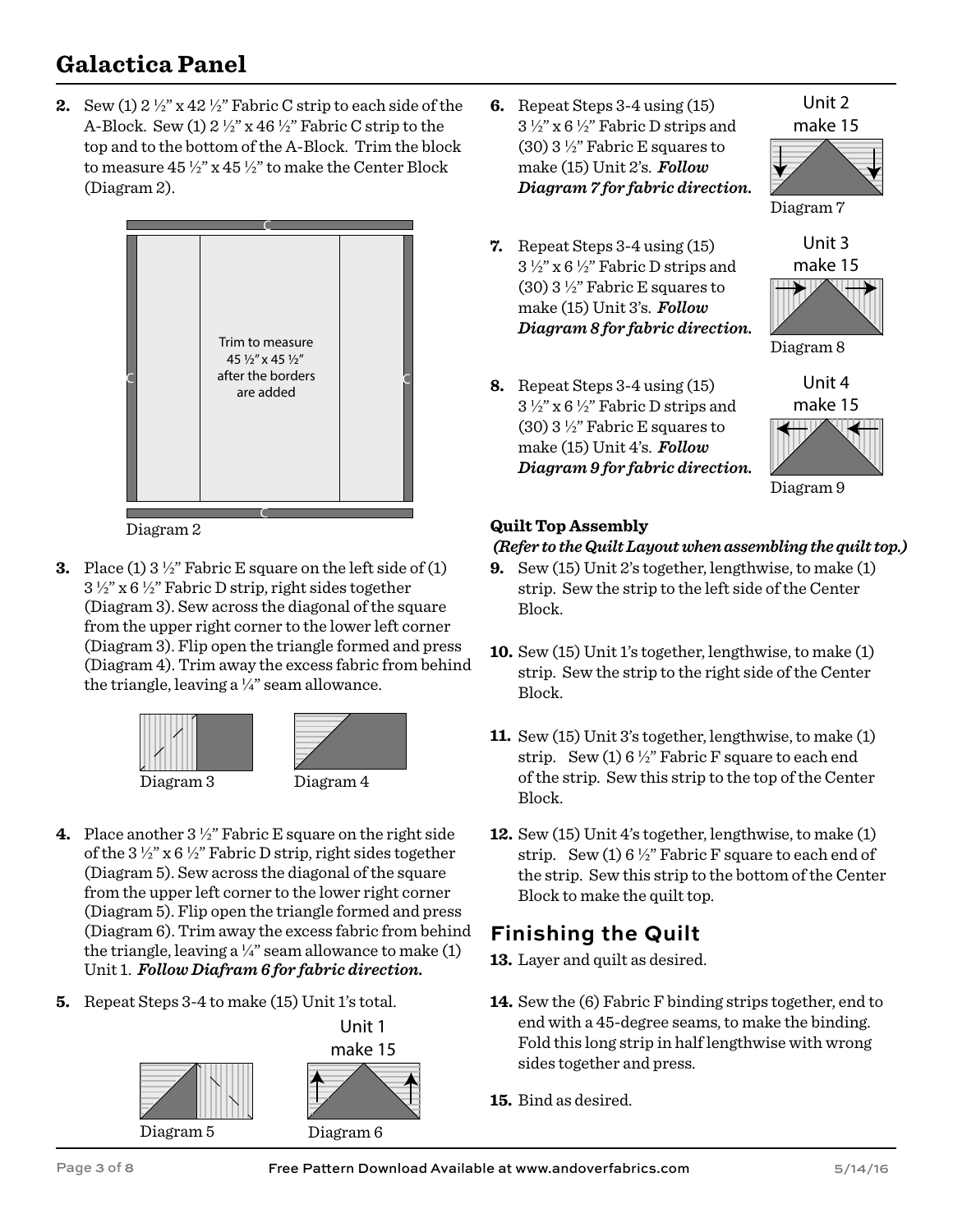## **Galactica Panel**



Quilt Layout